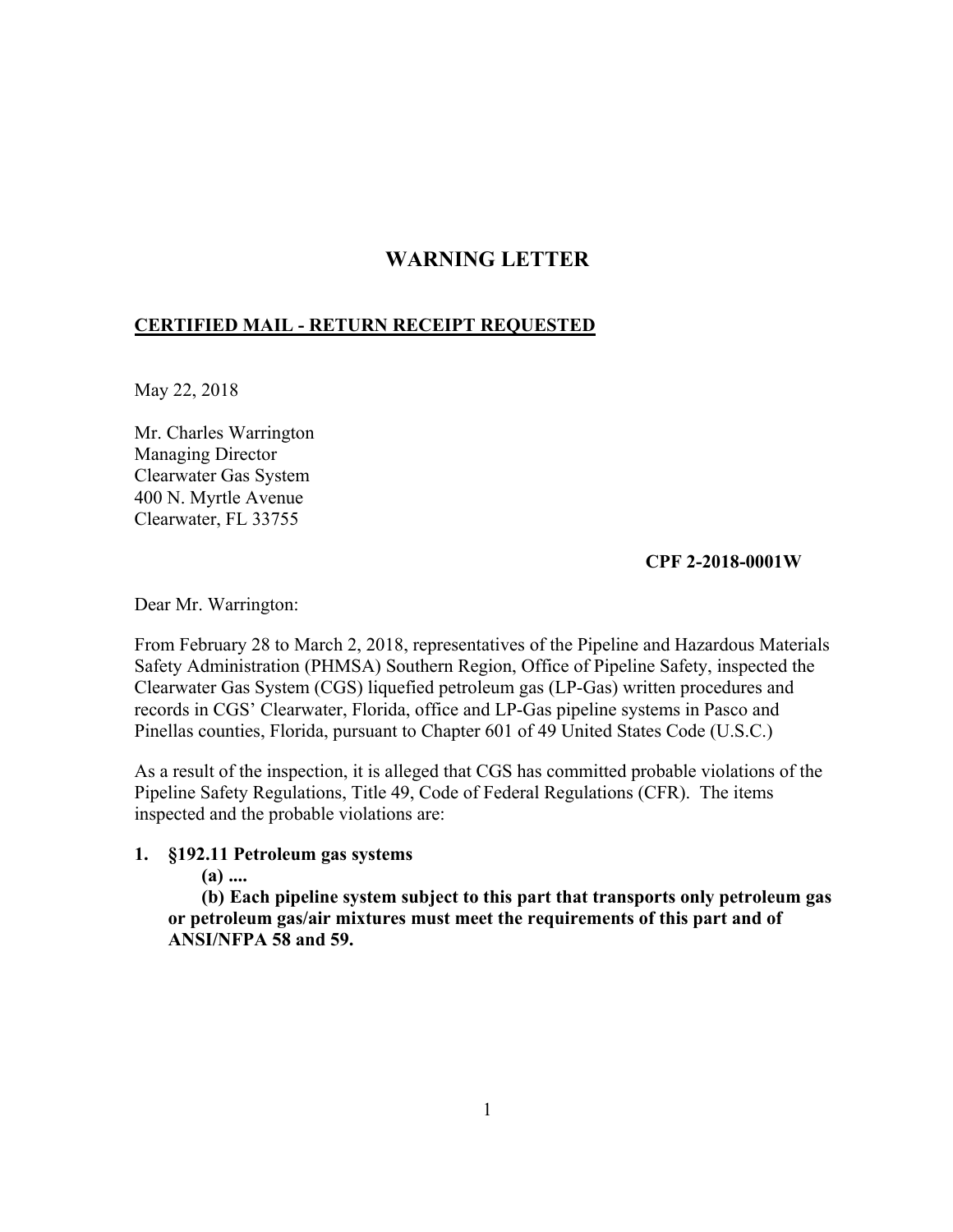CGS failed to comply with the requirements of NFPA-58  $(2004)^1$ , as follows:

# **NFPA 58 § 5.7.3.9**

### **(69 kPag) in accordance with UL 144,** *Standard for LP-Gas Regulators***. First-stage regulators shall have an outlet pressure setting up to 10.0 psig**

CGS failed to ensure that the outlet pressure setting of first-stage regulators did not exceed 10.0 psig. PHMSA inspectors identified first-stage regulators, at Savannah Pointe and Harborpointe, with outlet pressure settings that exceeded 10.0 psig.

# **NFPA 58 § 6.7.4.5**

**The point of discharge from the required pressure relief device on regulating equipment installed outside of buildings in fixed piping systems shall be located not less than 3 ft. (1 m) horizontally away from any building opening below the level of such discharge, and not beneath any building unless this space is well ventilated to the outside and is not enclosed for more than 50 percent of its perimeter.**

CGS failed to ensure that the point of discharge from pressure relief devices on regulating equipment installed outside of buildings was at least 3 feet horizontally away from any building opening below the level of such discharge. PHMSA inspectors observed and photographed the point of discharge, from a regulator vent, that was less than 3 feet horizontally away an opening into the building at 4521 Harborpointe Drive on the Harborpointe system.

# **NFPA 58 § 6.7.4.6**

 $\overline{a}$ 

## **The point of discharge shall also be located not less than 5 ft. (1.5m) in any direction away from any source of ignition, openings into direct-vent (sealed combustion system) appliances, or mechanical ventilation air intakes.**

CGS failed to comply with the point of discharge requirements of § 6.7.4.6. PHMSA inspectors observed and photographed points of discharge, from regulator vents, that were less than 5 feet in any direction from sources of ignition at 1819 and 1890 Lexington Place on the Savannah Pointe system.

### **2. §192.195 Protection against accidental overpressuring.**

**(a) General requirements. Except as provided in §192.197, each pipeline that is connected to a gas source so that the maximum allowable operating pressure could be exceeded as the result of pressure control failure or of some other type of failure, must have pressure relieving or pressure limiting devices that meet the requirements of §192.199 and 192.201.** 

CGS failed to ensure that each pipeline that was connected to a gas source, for which the maximum allowable operating pressure (MAOP) could be exceeded as the result of pressure control failure or some other type of failure, had a pressure relieving or pressure limiting device that met the requirements § 192.199 and § 192.201.

<sup>&</sup>lt;sup>1</sup> The 2004 edition of NFPA 58, "Liquefied Petroleum Gas Code (LP-Gas Code)," is the edition incorporated by reference in §192.7.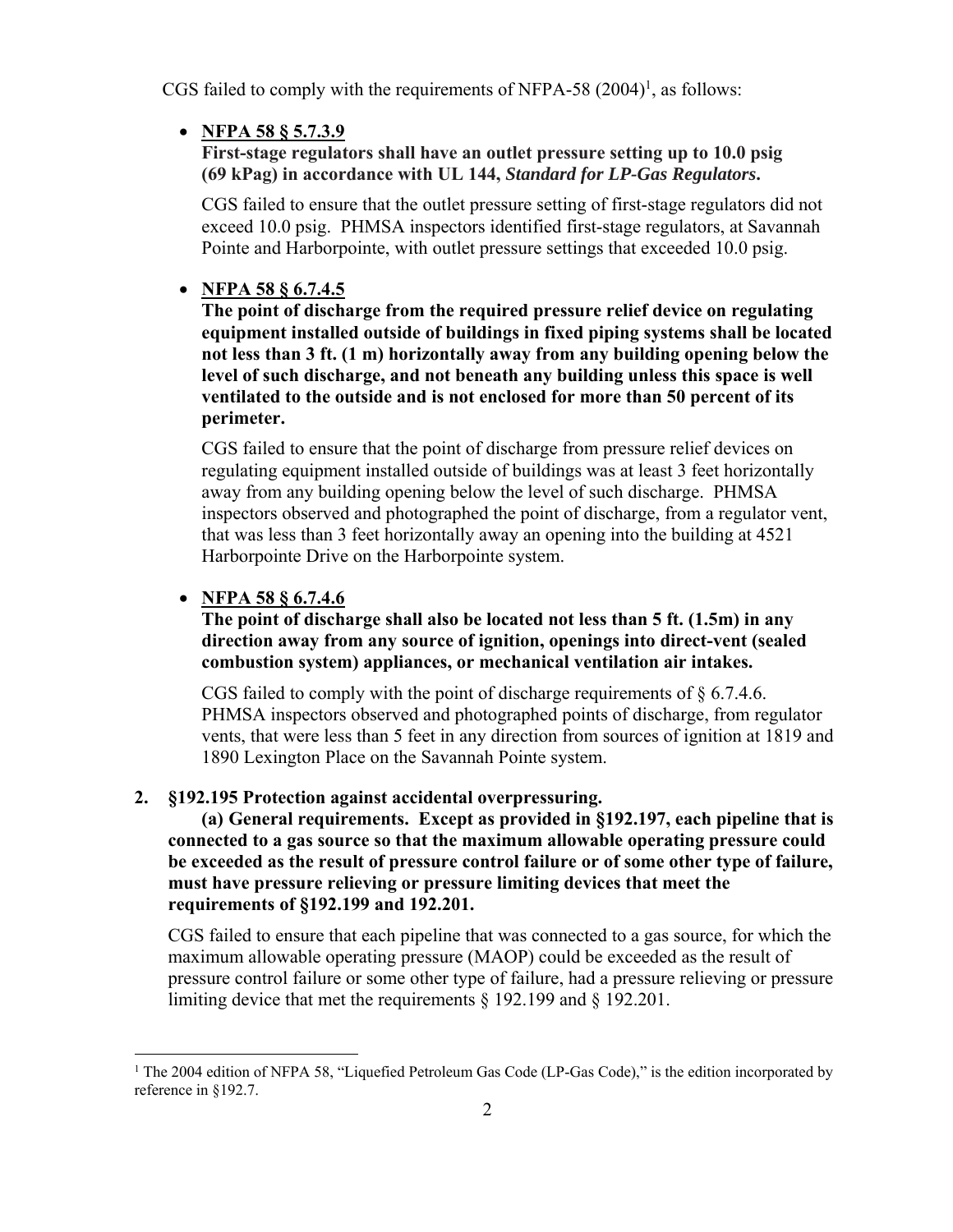CGS supplies LP-Gas to its pipeline systems from storage tanks capable of operating up to 250 psig, whereas the downstream pipeline systems have a MAOP of 10 psig. Pressure regulating stations at Harborpointe and Savannah Pointe consisted of two pressure regulators installed in parallel, with no additional pressure relieving or pressure limiting device that would maintain the pressure in the pipeline system within the limits specified in  $\S 192.201(a)(2)(iii)$  in the event of pressure control failure of either primary regulator.

Following PHMSA's inspection, CGS corrected this condition by installing an additional device in each system to maintain pressures within required limits in the event of a pressure control failure or some other type of failure.

#### **3. §192.603 General provisions.**

**(a) ....** 

 $\overline{a}$ 

#### **(b) Each operator shall keep records necessary to administer the procedures established under §192.605.**

CGS failed to keep records demonstrating that it periodically reviewed the work done by operator personnel to determine the effectiveness and adequacy of the procedures used in normal operation and maintenance and modified the procedures when deficiencies were found, in accordance with 192.605(b)(8). When asked for records showing the results of procedural reviews, CGS representatives indicated that even though CGS used various methods to review procedures, it did not have a systematic means of documenting either the reviews or the results of the reviews.

#### **4. § 192.619 Maximum allowable operating pressure: Steel or plastic pipelines.**

**(a) No person may operate a segment of steel or plastic pipeline at a pressure that exceeds a maximum allowable operating pressure determined under paragraph (c) or (d) of this section, or the lowest of the following:**

**(1) The design pressure of the weakest element in the segment, determined in accordance with subparts C and D of this part. . . . .** 

CGS failed to comply with the regulation because it did not correctly determine the MAOP on segments of its LP-Gas pipeline systems, downstream of first-stage regulators<sup>2</sup>. Specifically, CGS did not consider the design pressure of the weakest element of the system when establishing the MAOP for each segment.

 in these segments, the *Second-Stage regulators3* and/or *2-psi Service Regulators***<sup>4</sup> ,** which CGS records showed that it established an MAOP of 15 psig for segments of its Harborpointe and Savannah Pointe pipeline systems located downstream of first-stage regulators. In establishing the MAOP for piping downstream of first-stage regulators on these systems, CGS did not properly consider the design pressure of the weakest elements were stamped with a maximum inlet pressure of 10 psig. The 10 psig pressure rating established by the manufacturer is, in accordance with  $\S$  192.143, the design pressure of

<sup>2</sup> NFPA 58 § 3.3.64.2 defines a "*First-Stage Regulator*" as "A pressure regulator for LP-Gas vapor service designed to reduce pressure from the container to 10.0 psig (69 kPag) or less."

 designed to reduce first-stage regulator outlet pressure to 14 in. w.c. (4.0 kPag) or less." <sup>3</sup> NFPA 58 § 3.3.64.7 defines a "*Second-Stage Regulator*" as "A pressure regulator for LP-Gas vapor service

 designed to reduce first-stage regulator outlet pressure to 2 psig (13.8kPag)." <sup>4</sup> NFPA 58 § 3.3.64.10 defines a "*2-psi Service Regulator*" as "A pressure regulator for LP-Gas vapor service